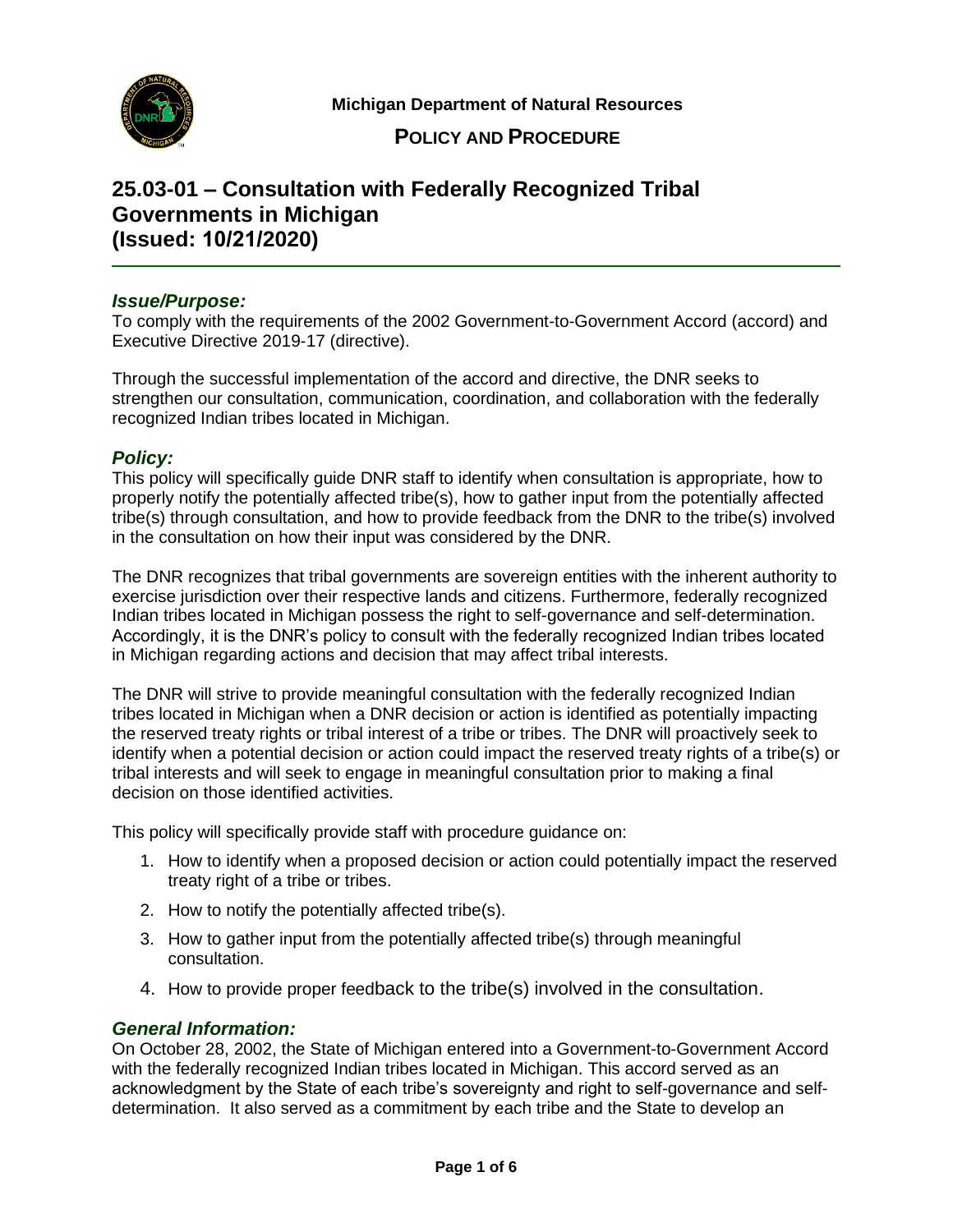effective process to permit representatives of the other government to provide meaningful and timely input on matters that significantly or uniquely affect the interests of that government to minimize and avoid disputes.

 On October 31, 2019, Governor Whitmer issued Executive Directive No. 2019-17 that specifically requires each state department to adopt a tribal consultation policy. This directive serves to reaffirm, implement, formalize, and extend the commitments made by the State of Michigan in the accord. First, it ensures that all departments are aware of and adhere to certain recognized Indian tribes. Second, it describes a process of tribal consultation designed to ensure meaningful and mutually beneficial communication and collaboration between these tribes and the departments on all matters of shared concern. Lastly, it builds into the operations of the State of Michigan the infrastructure necessary to ensure that the objective of this directive, the accord, and the strong tribal-state relationship envisioned by them, are realized as fundamental principles regarding government-to-government relations with Michigan's federally fully as possible.

 Questions or concerns regarding this policy and procedure should be directed to Trevor VanDyke, Director of Legislative and Legal Affairs Office and the DNR's Tribal Liaison, at [Vandyket1@michigan.gov](mailto:Vandyket1@michigan.gov) or 517-284-6243.

## *Roles and Responsibilities:*

#### **Department Tribal Liaison**

Responsibilities of the DNR's Tribal Liaison include the following:

- 1. Monitoring and ensuring DNR's implementation of and compliance with the accord, directive, and this policy.
- 2. Coordinating with DNR Divisions to further develop and review procedures for the implementation of this policy.
- 3. Coordinating DNR's interactions with the governments of Michigan's federally recognized Indian tribes.
- 4. Coordinating and implementing the tribal consultation process, including serving as a point of contact for DNR staff, tribal governments, and other parties interested in the process.
- 5. Coordinate annual training on tribal-state relations for all department employees whose job description includes tribal relations or affairs, are expected to have direct interactions with tribes, or who work on matters that could potentially impact the reserved treaty right of a tribe(s) or tribal interests.
- 6. Communicating with the governor's advisor on tribal-state affairs regarding DNR's compliance with the directive and the accord, and DNR's interactions with Michigan's federally recognized Indian tribes.
- 7. Participating in the annual summit, the annual Tribal-State Forum, and monthly tribal-state conference calls as coordinated by the governor's advisor on tribal-state affairs.
- 8. Producing an annual report regarding the DNR's implementation of the directive and the accord. The report must be submitted to the governor's advisor on tribal-state affairs and to the DNR Director no less than 21 days before the annual Tribal-State summit.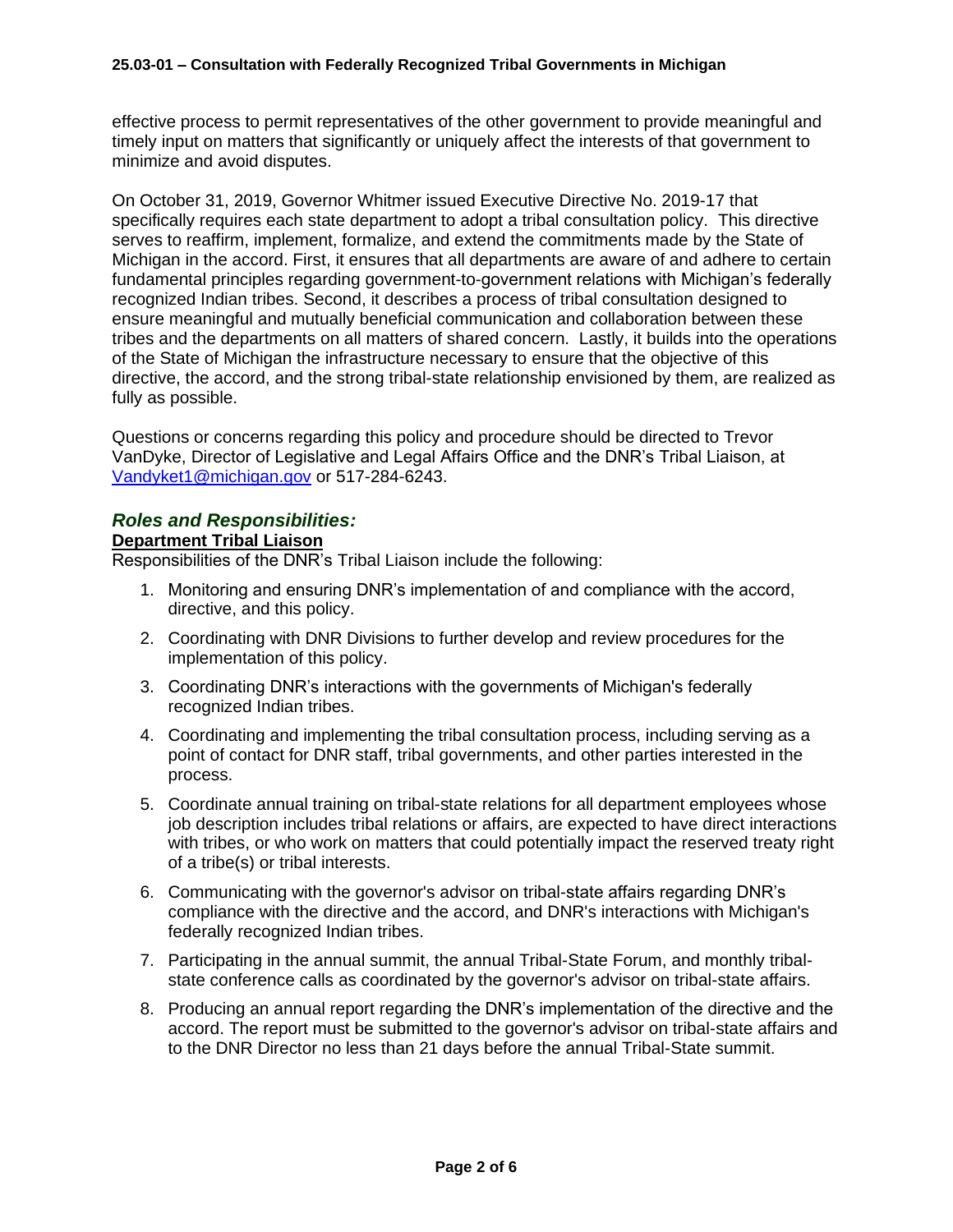#### **Division Tribal Coordinators**

 Division Tribal Coordinators serve as a point of contact for the Department Tribal Liaison as subject matter experts related to tribal affairs and division programs. Division Tribal Coordinators will also serve as points of contact for division staff to assist in the implementation of this policy.

### **DNR Staff**

 DNR staff can include staff from all levels within the DNR. DNR staff assist in identifying matters appropriate for notification and consultation within their respective divisions and provide advice to the Division Tribal Coordinator and Department Tribal Liaison.

#### **Tribal Official**

 The Tribal Official is an elected, appointed, or designated official who is determined by each tribe. Each tribe will determine their own roles and responsibilities within the consultation process.

## *Training:*

 DNR must provide annual training on tribal-state relations for all department employees whose job description includes tribal relations or affairs, are expected to have direct interactions with tribes, or who work on matters that could potentially impact the reserved treaty right of a tribe(s) or tribal interests. This training must teach the fundamentals of tribal sovereignty, tribal treaty rights, and tribal governance, and must also provide a historical overview of Indian tribes in Michigan, with lessons on indigenous dispossession and Indian boarding schools. The DNR Tribal Liaison will coordinate with the governor's advisor on tribal-state affairs to ensure the appropriate training opportunity is provided.

## *Administering Division:*

Legislative and Legal Affairs Office

## *Procedure:*

**DNR Staff, Division Tribal** Coordinators, and is appropriate: Department Tribal Liaison

- DNR Staff 1. Identifies the possible need for a consultation before a decision or action was made.
- DNR Staff, Division Tribal 2. Uses the following mechanisms to identify if consultation
	- decision or action, the DNR must evaluate whether the decision or action could impact the reserved treaty right of a tribe(s) or tribal interests in such a Decisions or actions that may be appropriate for fisheries orders; policies; emergency preparedness and responses; permits for archaeology on state intrusive ground disturbance; historical interpretation; park management plans and any decision or action identified to require consultation by state or federal law or any existing consent decree or other a. State-Initiated Identification: When undertaking a. way that consultation would be appropriate. consultation include rules or regulations; wildlife and lands; significant development projects that involve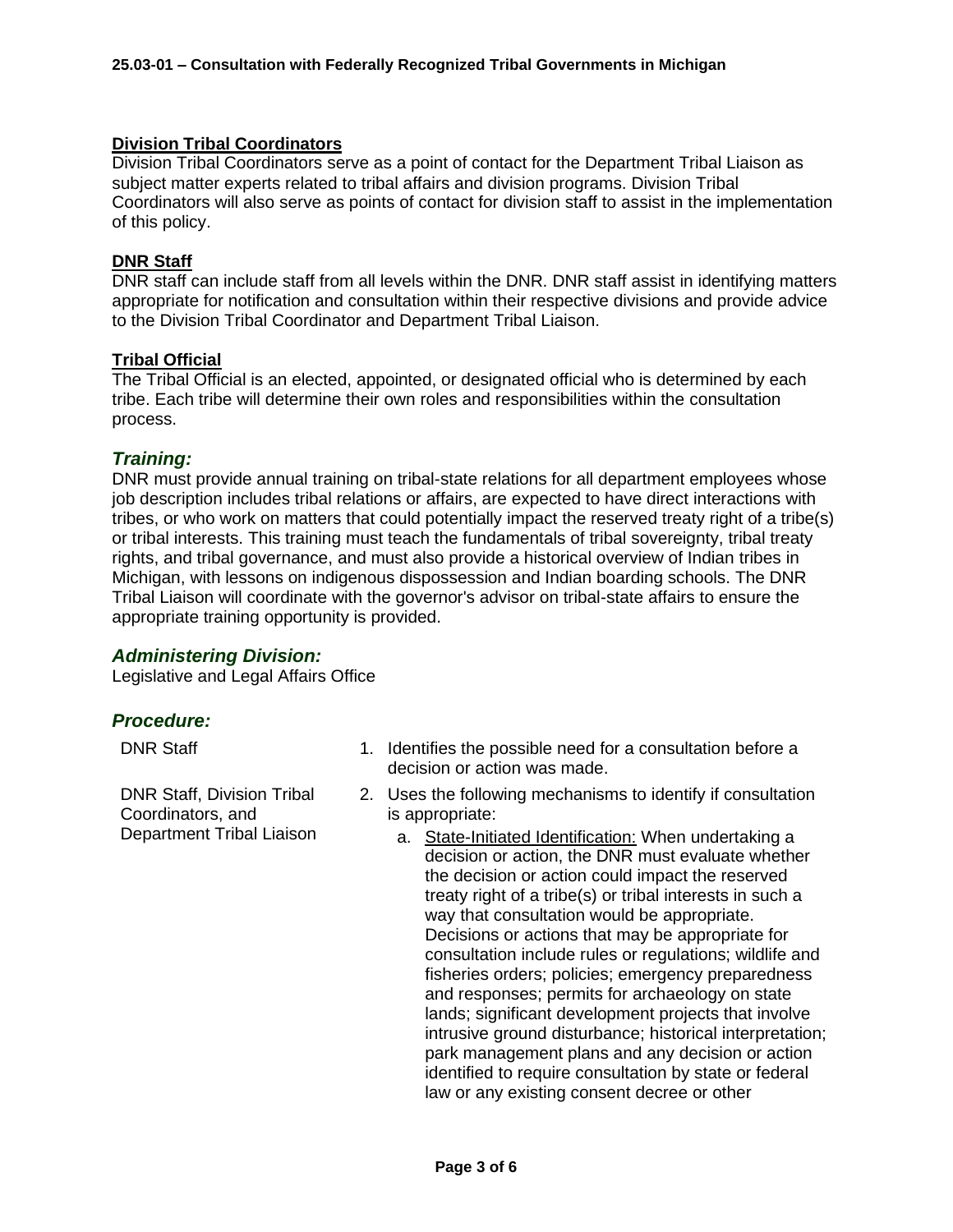**DNR Tribal Liaison** 

 agreement between the DNR and a tribal government.

 Identification includes a determination of the complexity of the decision or action, identifying the tribe(s) potentially affected by the decision or action, the potential implications for the tribe(s) of the decision or action, and any time or resource constraints relevant to the application of the consultation process to the decision or action. When DNR staff are unclear if the decision or action contact the DNR Tribal Liaison for further assistance. warrants consultation, they should immediately

- b. Tribal-Government-Initiated Identification: A tribal government may initiate the consultation process by identifying for the DNR any proposed decision or action that may be appropriate for consultation. The DNR Tribal Liaison must work with the DNR Director to evaluate whether the activity is appropriate for consultation, and in doing so must afford substantial weight to the tribal government's request.
- c. Other Resources: DNR must also utilize other relevant resources, such as tribal partnership groups in which the tribes may be participants, to assist them in identifying activities that may be appropriate for consultation. These partnership groups should include but not be limited to the Chippewa Ottawa Resource Authority, the Great Lakes Indian Fish & Wildlife Commission, and the Michigan Anishinaabek Cultural Preservation & Repatriation Alliance.
- proposed decision or action. NOTE: Notification may occur by regular or electronic mail, telephone, or other agreed-upon means, depending on the nature of the activity and the number of tribes 3. Promptly notifies the tribe(s) potentially affected by potentially affected.

 Notification must come from the DNR Tribal Liaison who must strive to honor tribal preferences regarding the specific method of notification, subject to applicable time and resource constraints. The notification should be clear, direct and between persons responsible for addressing the concern.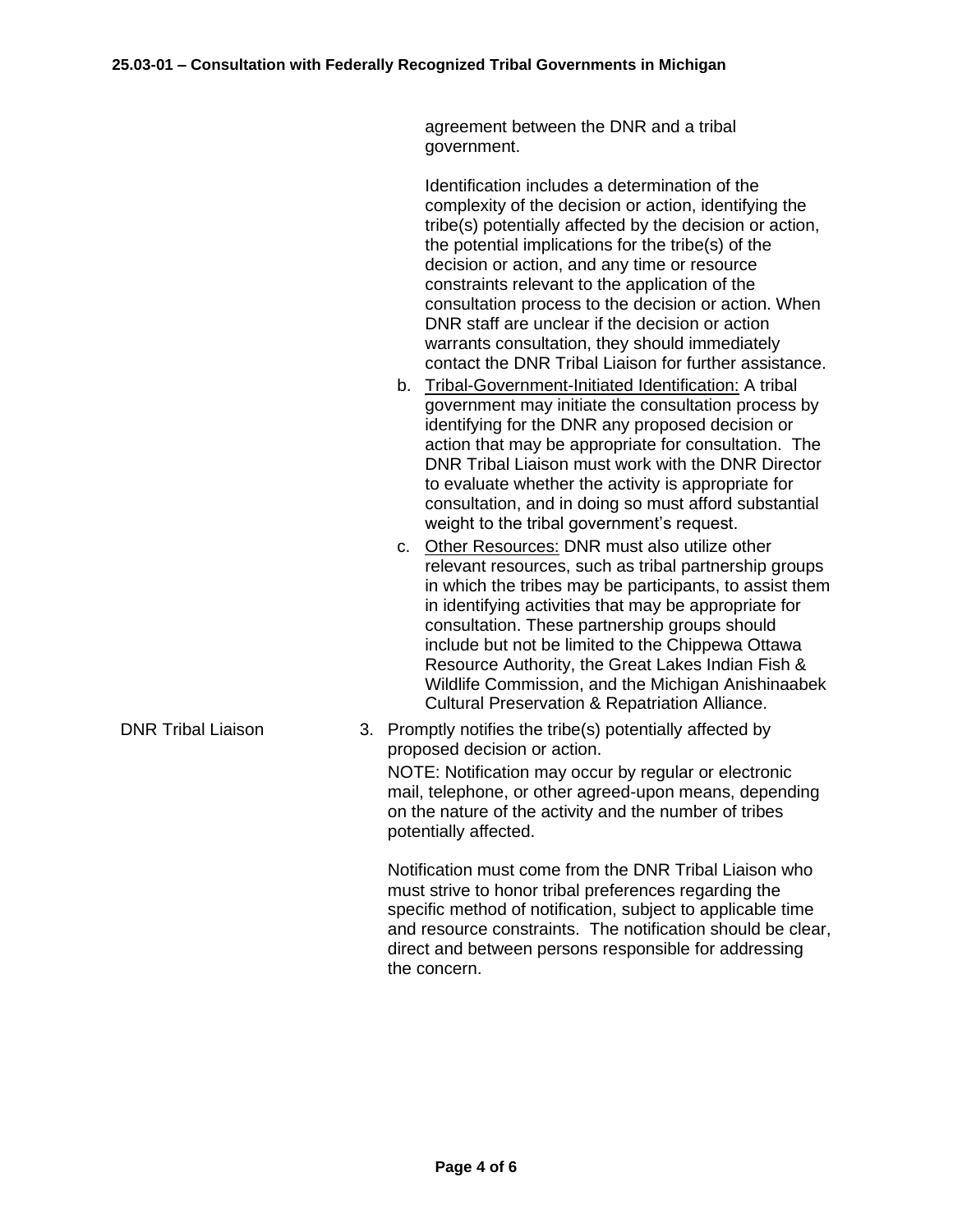|                           |    | 4. The notification must include the following:<br>a. Sufficient information to permit the potentially<br>affected tribe(s) to make an informed decision<br>regarding whether to proceed with consultation.<br>b. Apprise the tribe(s) of how they can provide input<br>regarding the proposed decision or action.<br>The proposed DNR's decision timeframe and when<br>C.<br>the DNR must receive a response from the tribe(s)<br>regarding their interest in holding a consultation. |
|---------------------------|----|----------------------------------------------------------------------------------------------------------------------------------------------------------------------------------------------------------------------------------------------------------------------------------------------------------------------------------------------------------------------------------------------------------------------------------------------------------------------------------------|
| Tribe(s)                  | 5. | Receives and reviews notification.                                                                                                                                                                                                                                                                                                                                                                                                                                                     |
|                           |    | 6. Submits feedback and suggestions, if necessary.<br>NOTE: Feedback and suggestions may be provided to the<br>DNR in whatever format the tribe(s) and the DNR mutually<br>deem appropriate.                                                                                                                                                                                                                                                                                           |
| <b>DNR Tribal Liaison</b> |    | 7. Receives feedback and suggestions from the tribe(s).<br>NOTE: The DNR must consider all input regarding the<br>activity from any potentially affected tribe that may choose<br>to offer it.                                                                                                                                                                                                                                                                                         |
|                           | 8. | Coordinates with the tribe(s) to ensure the tribe(s):<br>a. Receives all the information necessary to provide the<br>DNR with a meaningful input regarding the decision<br>or action.<br>b. Is afforded due opportunity to discuss input with the<br>DNR.<br>Is apprised of any significant changes to the decision<br>C.<br>or action, or any other issues that may arise as to it,                                                                                                   |
|                           |    | over the course of the consultation process.<br>Is afforded due opportunity to provide and discuss<br>d.<br>with the DNR any additional input the tribe(s) may<br>have regarding those changed circumstances.                                                                                                                                                                                                                                                                          |
|                           |    | 9. If an in-person consultation meeting is scheduled, the<br>notification of the meeting must be sent out at least 30<br>days in advance.<br>NOTE: If the DNR does not receive a reply to the meeting<br>invitation indicating tribal participation seven (7) days prior<br>to the scheduled in-person meeting, the DNR should<br>reschedule the meeting as a conference call meeting.                                                                                                 |
| <b>DNR Tribal Liaison</b> |    | 10. After the meeting, provides feedback to the tribe(s)<br>involved to explain how their input is being considered in<br>the DNR's decision.<br>NOTE: Unless otherwise agreed to by the tribe(s) and the<br>DNR, feedback must be in the form of a written<br>communication from a senior department official involved<br>in the consultation to the most senior tribal official involved<br>in the consultation.                                                                     |